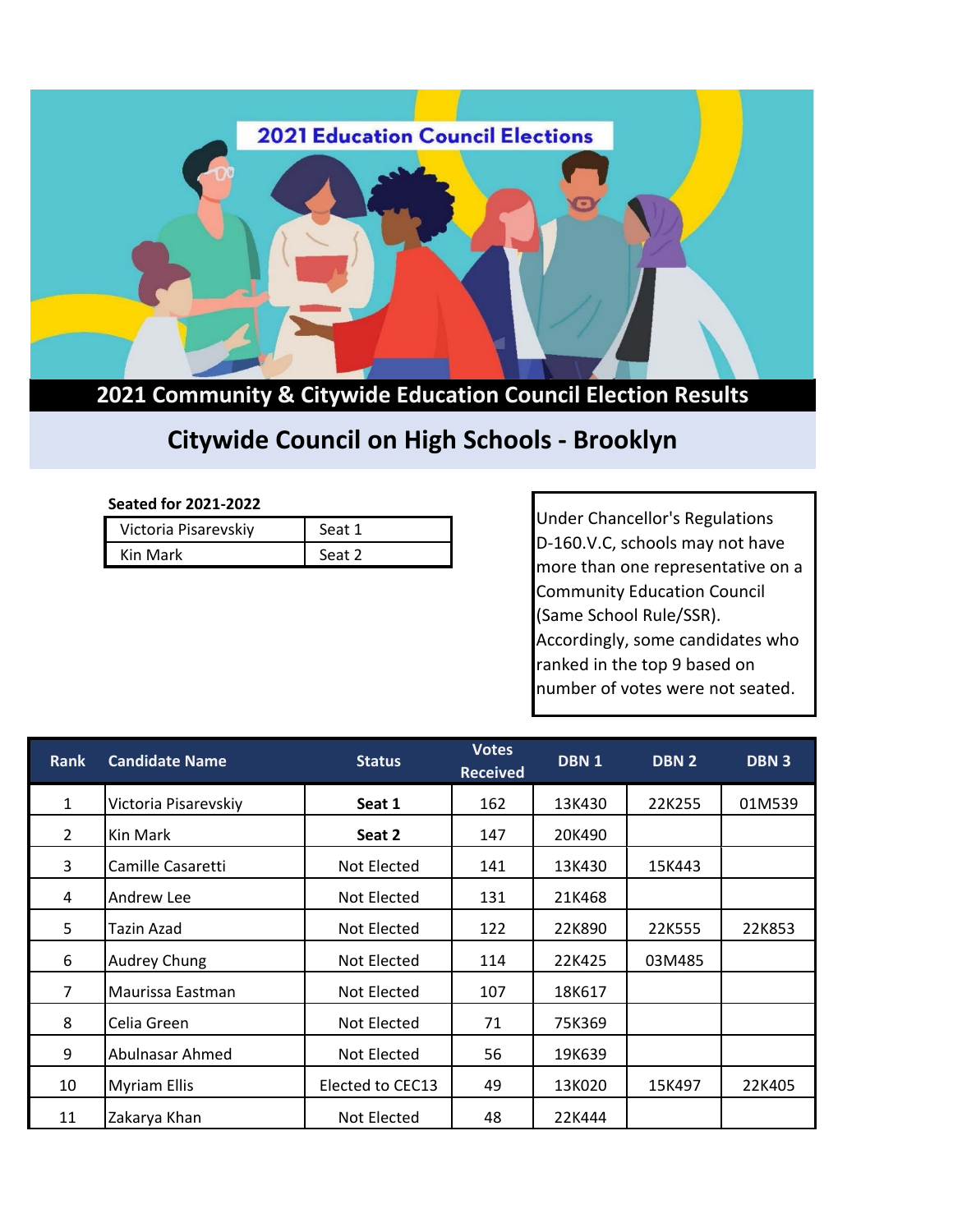| 12 | <b>Edward Hayes</b>     | Not Elected      | 44 | 15K423 |        |        |
|----|-------------------------|------------------|----|--------|--------|--------|
| 13 | Elisha Ramos            | Not Elected      | 41 | 21K525 |        |        |
| 14 | Jessica Ramirez-Cabral  | Not Elected      | 39 | 20K445 | 20K201 | 20K204 |
| 15 | Annette King            | Not Elected      | 34 | 19K422 |        |        |
| 16 | Samantha Gardner        | Not Elected      | 33 | 14K685 |        |        |
| 16 | Karen Edwards           | Not Elected      | 33 | 17K543 |        |        |
| 18 | <b>Ival Williams</b>    | Not Elected      | 31 | 13K430 |        |        |
| 18 | Yulia Pereymer          | Not Elected      | 31 | 22K535 |        |        |
| 18 | Khadija Harmouche       | Not Elected      | 31 | 18K633 | 21K540 | 22K052 |
| 21 | <b>Rehab Fares</b>      | Not Elected      | 30 | 20K768 | 20K490 | 20K030 |
| 22 | Darlene Jones           | Not Elected      | 29 | 15K684 |        |        |
| 22 | <b>Heather Elliott</b>  | Not Elected      | 29 | 18K563 |        |        |
| 22 | Renata Cardenas         | Not Elected      | 29 | 15K656 |        |        |
| 25 | <b>Angel Morales</b>    | Elected to CCD75 | 26 | 20K505 | 75K231 |        |
| 25 | Susan Samuel            | Not Elected      | 26 | 17K546 |        |        |
| 25 | Patrice Bonnett         | Not Elected      | 26 | 20K505 | 13K483 |        |
| 28 | Joyette Gordon          | Not Elected      | 24 | 18K617 |        |        |
| 28 | Nuala O'Doherty-Naranjo | Not Elected      | 24 | 13K430 | 30Q575 |        |
| 28 | Onawa Gigliotti         | Not Elected      | 24 | 15K130 | 21K525 |        |
| 31 | <b>Stacy Cooper</b>     | Not Elected      | 23 | 17K600 | 18K244 |        |
| 31 | Leah Scott              | Not Elected      | 23 | 21K410 |        |        |
| 33 | Ebony Johnson           | Not Elected      | 22 | 13K350 |        |        |
| 34 | Marina Bazylyuk         | Not Elected      | 21 | 21K098 | 21K228 | 21K344 |
| 35 | Mark Crane              | Not Elected      | 20 | 14K449 |        |        |
| 36 | Patti Ann Williams      | Not Elected      | 19 | 17K600 | 23K518 |        |
| 37 | Valarie Daniels         | Not Elected      | 18 | 13K483 |        |        |
| 38 | Galina Glinik           | Not Elected      | 17 | 20K485 |        |        |
| 38 | Nicole Smith            | Not Elected      | 17 | 75K371 | 11X545 | 11X566 |
| 40 | Jennifer Falko          | Not Elected      | 15 | 32K444 |        |        |
| 40 | Tara Figueras           | Not Elected      | 15 | 13K674 | 16K243 |        |
| 40 | Sayeeda Johnson         | Not Elected      | 15 | 17K590 | 84K777 |        |
| 40 | Kathlyn Robinson        | Not Elected      | 15 | 18K629 |        |        |
| 44 | Michael Aviles          | Not Elected      | 14 | 21K525 |        |        |